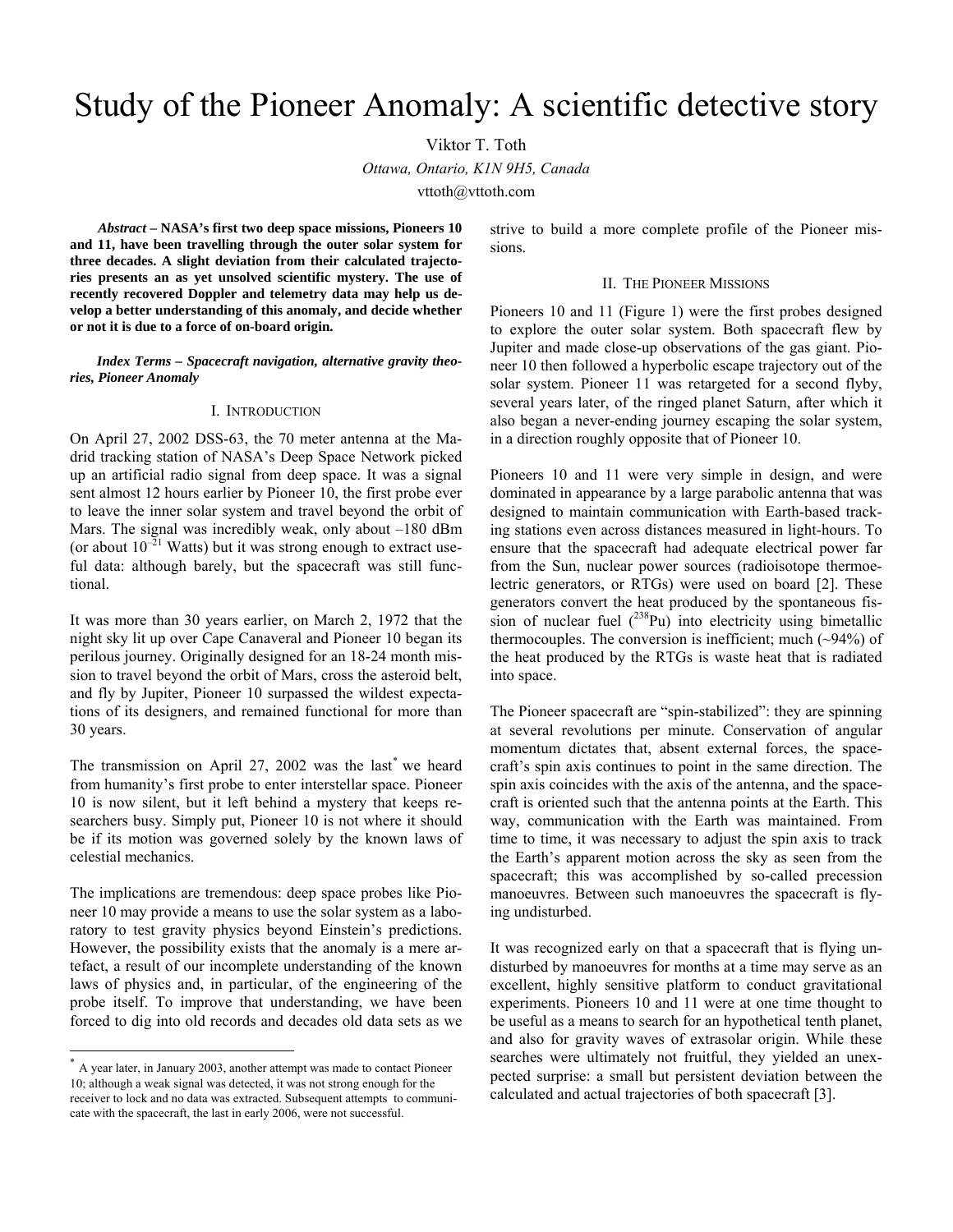

Figure 1: Schematic of the Pioneer spacecraft. From [1].

-

# III. THE PIONEER ANOMALY

Take an object like a spacecraft that is travelling through the solar system, influenced by the Newtonian gravitational potential of *n* solar system bodies. If the object's initial position and velocity are known, its position and velocity at a later time can be calculated by solving the differential equations

$$
\frac{d^2\mathbf{r}}{dt^2} = \sum_{i=1}^n \frac{\mu_i(\mathbf{r}_i - \mathbf{r})}{|\mathbf{r}_i - \mathbf{r}|^3},\tag{1}
$$

where the vector **r** is the position of the spacecraft, **r**<sub>*i*</sub> is the position of the *i*th solar system body, and  $\mu_i$  is its mass multiplied by Newton's gravitational constant. The equations can get somewhat more complicated if one incorporates nongravitational forces (e.g., solar pressure) or corrections due to general relativity, but the basic principle remains the same: with this set of equations and six numbers (the "initial state vector" describing the initial position and velocity), the motion of the object is fully characterized.

A signal travelling between a distant spacecraft and an Earthbased receiver would be altered by a Doppler frequency shift that is a function of the relative velocities of the transmitter and the receiver. The relativistic Doppler effect of an electromagnetic signal travelling from point  $P_1$  (moving with velocity  $v_1$ ) to  $P_2$  (moving with  $v_2$ ), transmitted with frequency  $f_1$ and received with frequency  $f_2$  can be calculated using the well-known formula

$$
f_2 = f_1 \frac{(c - v_2')\sqrt{c^2 - v_1^2}}{(c - v_1')\sqrt{c^2 - v_2^2}},
$$
 (2)

where  $v'_1$  and  $v'_2$  are the line-of-sight components (along  $P_1P_2$ ) of the velocities  $v_1$  and  $v_2$  (*c* is the speed of light).

To understand what happened to a signal, one needs to know when it was transmitted and received (so that, for instance, the motion of the transmitter and receiver at the appropriate times can be properly taken into account). An electromagnetic signal that travels through a gravitational potential field is delayed by that field; this phenomenon is known as the Shapiro time delay. In the gravitational field around a central body, the Shapiro time delay  $\Delta t$  between two points  $P_1$  and  $P_2$ , separated from the central body by distances  $r_1$  and  $r_2$ , and from each other by the distance  $r_{12}$ , can be computed as [4]:

$$
\Delta t = \frac{l}{c} \ln \left[ \frac{r_1 + r_2 + r_{12} + l}{r_1 + r_2 - r_{12} + l} \right],
$$
 (3)

where  $l = \mu(1 + \gamma)/c^2$ ,  $\mu$  being the mass of the central body times the gravitational constant, and  $\gamma = 1^{\dagger}$ .

Together, equations (1) through (3) can be used not only to calculate where a distant spacecraft is and how fast it is mov-

<sup>†</sup> For general relativity. For alternative gravity theories that can be described by what is known as the Parameterized Post-Newtonian, or PPN, formalism, *γ* may have a different value.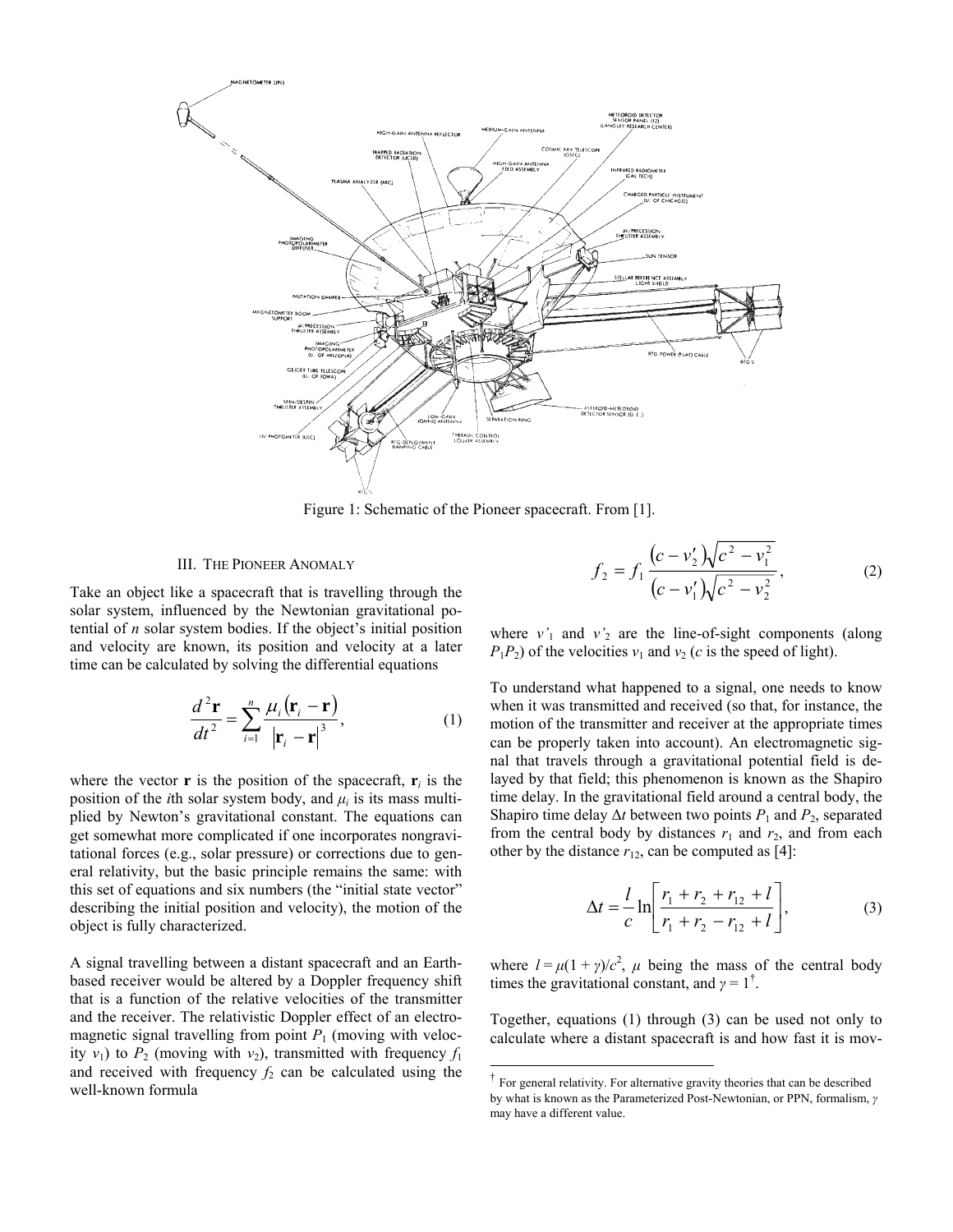ing, but also the frequency at which the spacecraft's signal is received by a ground-based receiver, the position and velocity of which is known to great precision. All we need is a set of six numbers: the initial state vector.

These equations can also be used in reverse: if the Doppler frequency of the spacecraft's signal is measured at least six times, in principle we have six independent equations from which the six unknowns of the initial state vector can be determined. In practice, the equations are independent, but only barely so. That is because Doppler measurements are sensitive only to the line-of-sight velocity of the spacecraft, and as measurements are made across a time span measured in hours or days, the angular position of the spacecraft in the sky will change very little. Furthermore, the data can be noisy due to imperfections in the transmitter and receiver hardware, or to small forces and other effects that were not accounted for.

Therefore, instead of using only six measurements, a large number (several thousand or more) of Doppler measurements is used. The initial state vector is then found using a statistical method, for instance by least squares fitting. In practice, this approach works very well indeed: Doppler shifts amounting to a few milliHertz (mHz) can be measured (for a 2.2 GHz Sband radio signal, that's a relative precision of  $10^{-12}$ !) and the trajectory of the spacecraft can be determined very accurately.

When this process was followed for Pioneers 10 and 11, it was found that, after all known effects were taken into account and the trajectory of the spacecraft was calculated, the best statistical fit produced a result with a continuously varying Doppler shift. It is as if the spacecraft were slowed down by a small, constant force of unknown origin.

The most extensive analysis to date, performed by researchers at the Jet Propulsion Laboratory in 2002 [5], used about 11 years of Pioneer 10 and less than 4 years of Pioneer 11 data. It demonstrated unambiguously that the anomalous acceleration is present for both spacecraft. The magnitude of the acceleration is approximately  $a_P = (8.74 \pm 1.33) \times 10^{-13} \text{ km/s}^2$ , or about one tenth of one billionth  $(10^{-10})$  of the gravitational acceleration on the surface of the Earth.

## IV. A PROSAIC EXPLANATION?

That two spacecraft flying in different directions produced consistent results strongly suggests that the anomalous acceleration is a real, physical effect. However, these two spacecraft have an identical design, and therefore, the possibility that the anomalous acceleration is of an on-board origin cannot be excluded.

Light carries momentum:  $p = E/c$  (*E* is the energy of a ray of electromagnetic radiation and *p* is its momentum along the ray's direction). When you shine a flashlight in some direction, there is a tiny force pushing you in the opposite direction. The anomalous acceleration of the Pioneer spacecraft is

so minuscule, light from a 65 W light bulb with a parabolic reflector would produce a comparable recoil force. Or not necessarily light: other forms of electromagnetic radiation will do just as well, including infrared radiation. In other words, heat.

On board the Pioneer spacecraft, the RTGs produce as much as 2500 W of heat, most of it radiated into space. The rest is converted into electrical energy that, in turn, also produces heat as it is used by the equipment on board. A small amount of electrical power is converted into radio energy, but that, too, would be pushing on the spacecraft in some direction as it is radiated by the antenna. Put all these thermal and radio emissions together, and a small anisotropy amounting to about 65 W of directed electromagnetic radiation is certainly not beyond the realm of the plausible. Nevertheless, previous studies suggested that there is not enough anisotropy in the electromagnetic radiation emitted by Pioneer 10 and 11 to produce the necessary force. However, no detailed analysis was performed of the spacecrafts' thermal radiation and its temporal evolution.

## V. CONFIRMATION AND STUDY OF THE ANOMALY

There are two additional spacecraft escaping the solar system on hyperbolic trajectories: Voyagers 1 and 2. Unfortunately, these spacecraft are not spin-stabilized. The frequent use (several times a day) of thrusters on-board to maintain spacecraft orientation also introduces a significant amount of noise (thrusters being mechanical devices, the exact duration and strength of a thruster pulse is not known to great precision). Data from other spacecraft, such as Galileo, and Ulysses [3] were also analyzed, but no firm conclusions were reached. There were additional studies [6] attempting to establish a connection between the anomalous acceleration of the Pioneer spacecraft and what has become known as the "flyby anomaly", detected when several spacecraft flew by the Earth or other planets for a gravity assist ("slingshot") manoeuvre. These studies, too, remain inconclusive to date.

If only we knew the exact direction of the apparent acceleration, we could exclude many theories. A force of gravitational origin would presumably be dominated by the Sun, and thus it would point in the Sun's direction. A physical effect on the radio signal would produce an apparent acceleration along the line-of-sight direction. Interaction with the interplanetary medium (e.g., a drag force due to interplanetary dust) would produce a force along the direction of motion. Lastly, a force of on-board origin can be split into a component along the spin axis and a perpendicular component, the latter averaging to zero over time as the spacecraft spins; what remains is a force that, on average, points along the spin axis. Unfortunately these four directions closely coincide, and the data we have does not allow us to distinguish between them.

Absent any information about the exact direction of the anomalous force, no theories can be excluded. In the litera